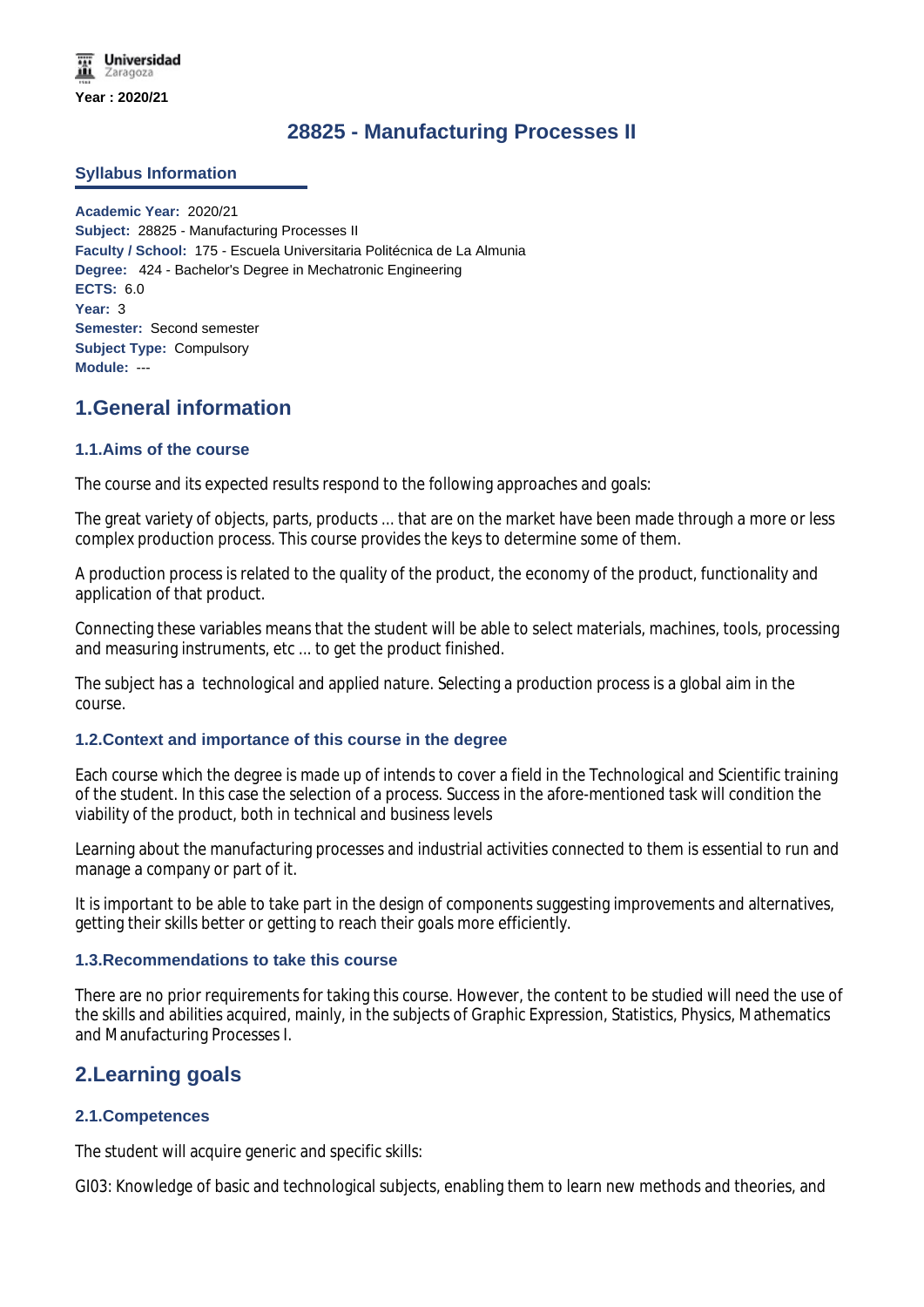$G_{\rm 35}$ : Knowledge of basic and technological subjects, enabling them to learn new methods and theories, and the provide them with versatility to adapt to new situations.

GI04: Ability to solve problems with initiative, decision making, creativity, critical thinking and to communicate and convey knowledge, abilities and skills in the field of Industrial Engineering

GC02: Interpret experimental data, contrast them with the theoretical ones and draw conclusions.

GC03: Ability for abstraction and logical thinking.

GC04: Ability lifelong, self-directed and independent learning

GC05: Ability to evaluate alternatives.

GC08: Ability to locate technical information, as well as its understanding and evaluation.

GC14: Ability to understand the operation and develop maintenance of mechanical, electrical and electronic equipment and installations,.

GC15: Ability to analyze and apply simplified models to technological equipment and applications that allow to make predictions about their behavior.

GC17: Ability to correctly interpret plans and technical documentation. Plan, budget, organize,

direct and control tasks, people and resources.

EI07: Knowledge of the principles of machine and mechanism theory.

EI09: Basic knowledge of production and manufacturing systems.

EM04: Applied knowledge of manufacturing systems and processes, metrology and quality control.

### **2.2.Learning goals**

- 1. Learn about the behavior and technology of materials
- 2. Select and design the appropriate manufacturing process for a mechanical element.

3. Produce and interpret plans and diagrams based on the appropriate regulations and symbols.

## **2.3.Importance of learning goals**

Successfully selecting a production process is a subject objective that will undoubtedly contribute to improving efficiency in the company. Having a critical attitude towards solutions already used, so that they motivate the student to go further into the study and analysis of the issues that are the subject of this discipline, favors the formulation of new strategies and encourages innovation.

# **3.Assessment (1st and 2nd call)**

### **3.1.Assessment tasks (description of tasks, marking system and assessment criteria)**

**Continuous assessment.**

The student must demonstrate that they have achieved the expected learning outcomes by the assessment of the following activities:

- Laboratory Practice Activities: A report of the same must be delivered following a model.

 - Exercises, theoretical questions and proposed works: The teacher will propose exercises, problems, practical cases, theoretical questions, or presentation tasks to be done Individually or in groups depending on the case. This activity must be delivered in a timely manner for assessment.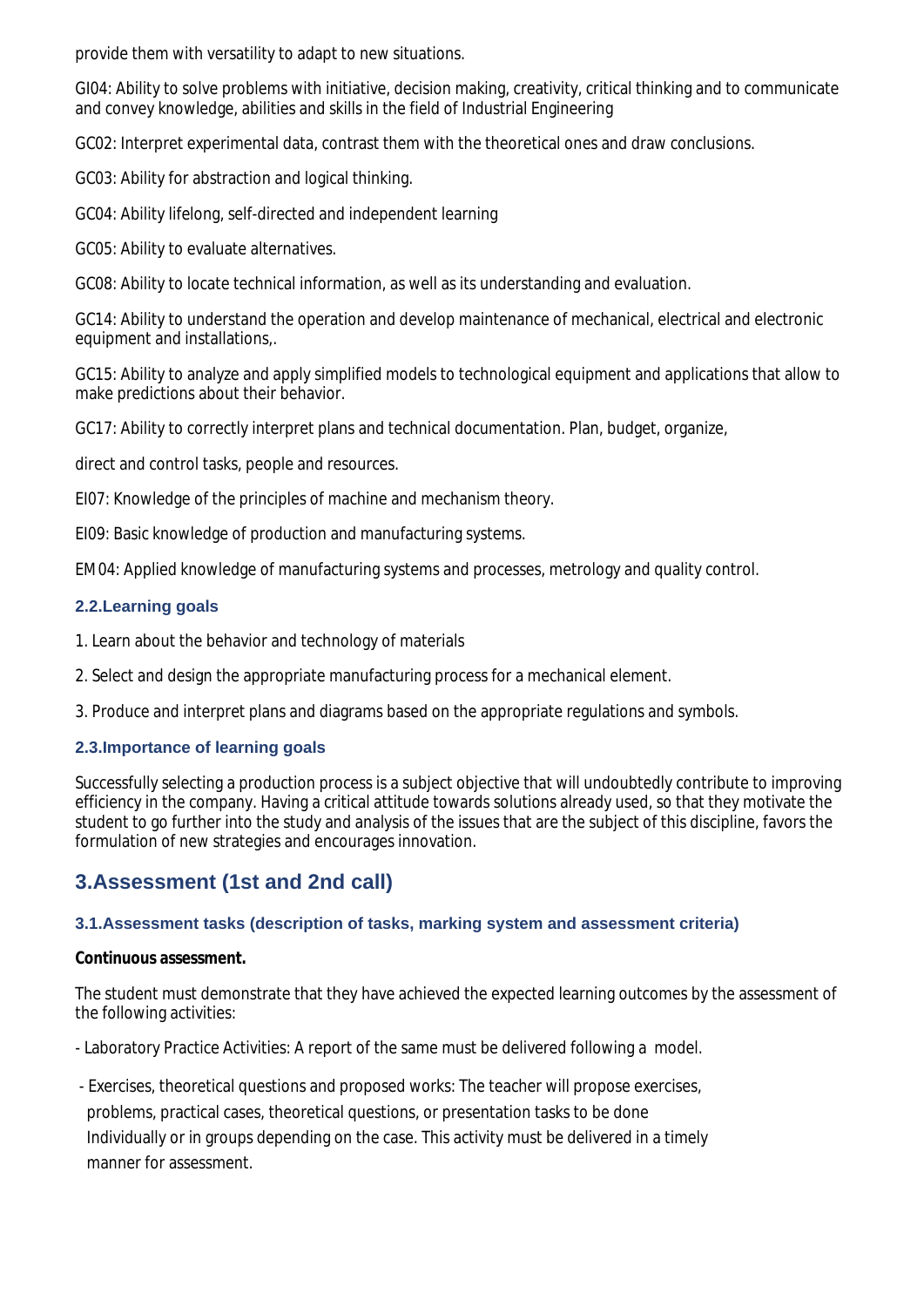- Written assessment tests: They will consist of a typical written test graded from 0 to 10 points. The final grade of these tests will be the average of all of them, as long as there is no single mark below 3.5 points. In this case final grade will be a fail.

As a summary of the aforementioned policy, the following weight table of the grading process of the different activities in which the continuous assessment process of the subject has been set up

| Evaluation activity                                 | Weight |
|-----------------------------------------------------|--------|
| Laboratory practices                                | 10%    |
| Exercises, theoretical questions and proposed works | 10%    |
| Written assessment tests                            | 80%    |

To opt for the Continuous Assessment system, you must attend at least 80% of the practical classes and have completed the assessment activities.

### **2.- Global Assessment Test**

Following the regulations of the University of Zaragoza in this regard, in courses that offer continuous assessment, a global evaluation test will be scheduled for those students who decide to opt for this second system.

# **4.Methodology, learning tasks, syllabus and resources**

## **4.1.Methodological overview**

1. Lectures, given to the whole group, in which the teacher will explain the theory of the subject and solve relevant problems related to the different production processes explained.

In the non-classroom mode, adapted audio-visual teaching material and specific software will be used for independent monitoring of the course.

2. Practical classes. The teacher solves problems or practical cases for illustrative purposes. This type of teaching complements the theory presented in the master classes with practical aspects. In the non-classroom mode audio-visual teaching material adapted for independent monitoring of the subject will be used

3. Laboratory practices. These practices are highly recommended for a better understanding of the subject because elements whose calculation is carried out in lectures are studied in real operation. In the non-classroom mode audio-visual teaching material adapted for independent monitoring of the subject will be used

4. Face-to-face tutorials related to any issues of the course at the scheduled time or via the Moodle virtual platform messaging and forum.

*"If classroom teaching were not possible due to health reasons, it would be carried out on-line."*

### **4.2.Learning tasks**

Lec tures and laboratory practice activities. They will take place four hours per week, until the completion of 60 hours necessary to cover the agenda.

Laboratory practice activities . They will be carried out in subgroups adapted to the room of the laboratory.

Study and personal work. This non-classroom part is worth about 90 hours, necessary for the study of theory, problem solving and note review

Non-classroom generic activities and tutorials. Each teacher will announce a timetable of student assistance throughout the semester

### **4.3.Syllabus**